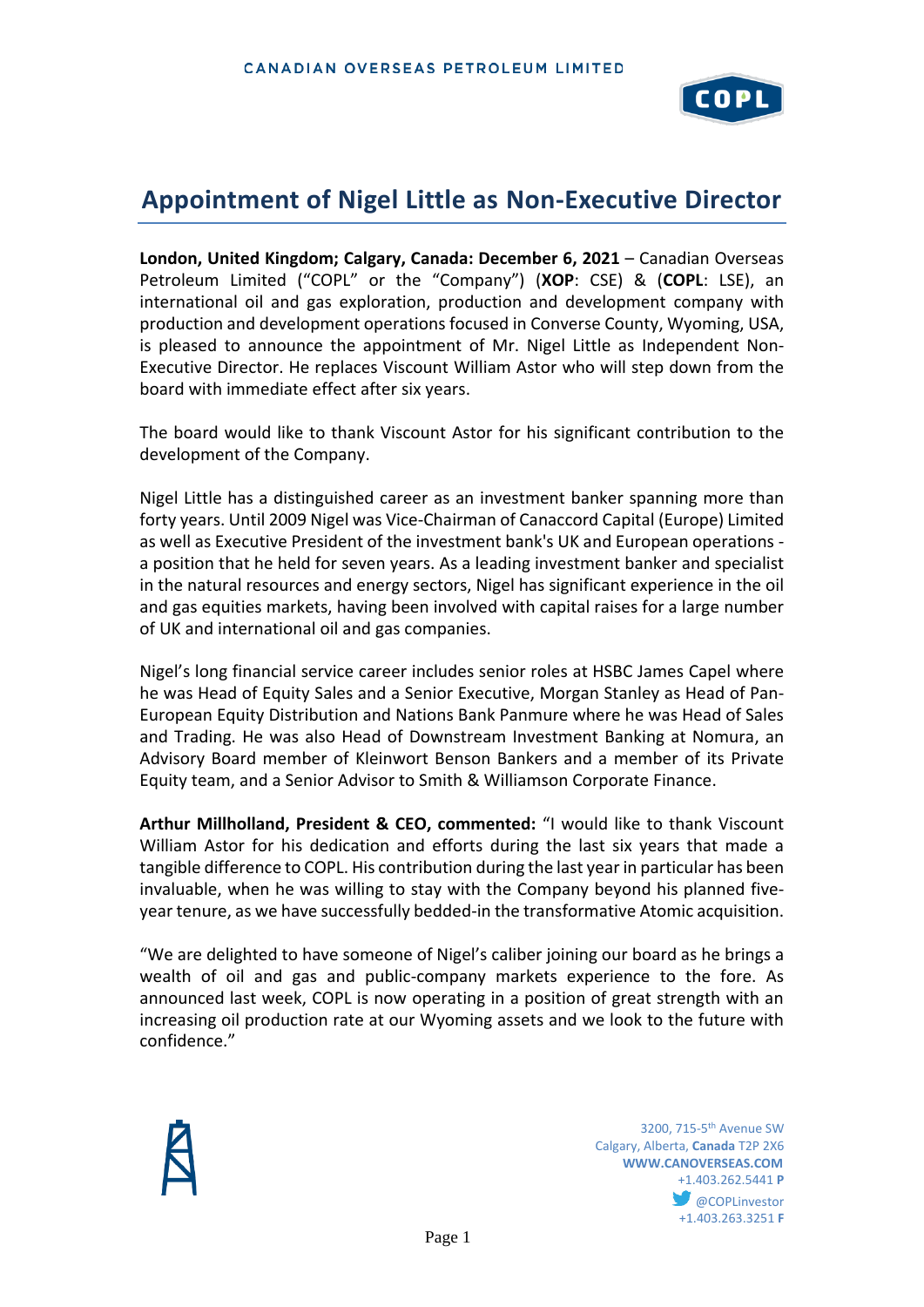**Nigel Little, Non-Executive Director of COPL, said:** "It is clear to me that the Company is embarking on a very exciting period of growth with proven and unproven reserves ready to be exploited by the highly-efficient and sustainable facility in Wyoming. With bright prospects and the opportunity for a re-rating of the stock there couldn't be a better time to join the Company and share my insights and expertise."

## **About the Company:**

COPL is an international oil and gas exploration, development and production company actively pursuing opportunities in the United States with operations in Converse County Wyoming, and in sub-Saharan Africa through its ShoreCan joint venture company in Nigeria, and independently in other countries.

The Company's Wyoming operations are one of the most environmentally responsible with minimal gas flaring and methane emissions, combined with electricity sourced from a neighbouring wind farm to power production facilities.

## **For further information, please contact:**

**Mr. Arthur Millholland, President & CEO Mr. Ryan Gaffney, CFO** Canadian Overseas Petroleum Limited Tel: + 1 (403) 262 5441

**Cathy Hume** CHF Investor Relations Tel: +1 (416) 868 1079 ext. 251 Email: cathy@chfir.com

## **Charles Goodwin**

Yellow Jersey PR Limited Tel: +44 (0) 75 4427 5882 Email: copl@yellowjerseypr.com

The Common Shares are listed under the symbol "XOP" on the CSE and under the symbol "COPL" on the London Stock Exchange.

*This news release contains forward-looking statements. The use of any of the words "initial, "scheduled", "can", "will", "prior to", "estimate", "anticipate", "believe", "should", "forecast", "future", "continue", "may", "expect", and similar expressions are intended to identify forward-looking statements. The forward-looking statements contained herein are based on certain key expectations and assumptions made by the Company, including, but not limited to, the ability to raise the necessary funding for operations, delays or changes in plans with respect to exploration or development projects or capital expenditures. Although the Company believes that the expectations and assumptions on which the forward-looking statements are based are reasonable, undue reliance should not be placed* 



**1200, 715-5<sup>th</sup> Avenue SW** 3200, 715-5<sup>th</sup> Avenue SW Calgary, Alberta, **Canada** T2P 2X6 **WWW.CANOVERSEAS.COM** +1.403.262.5441 **P COPLinvestor** +1.403.263.3251 **F**